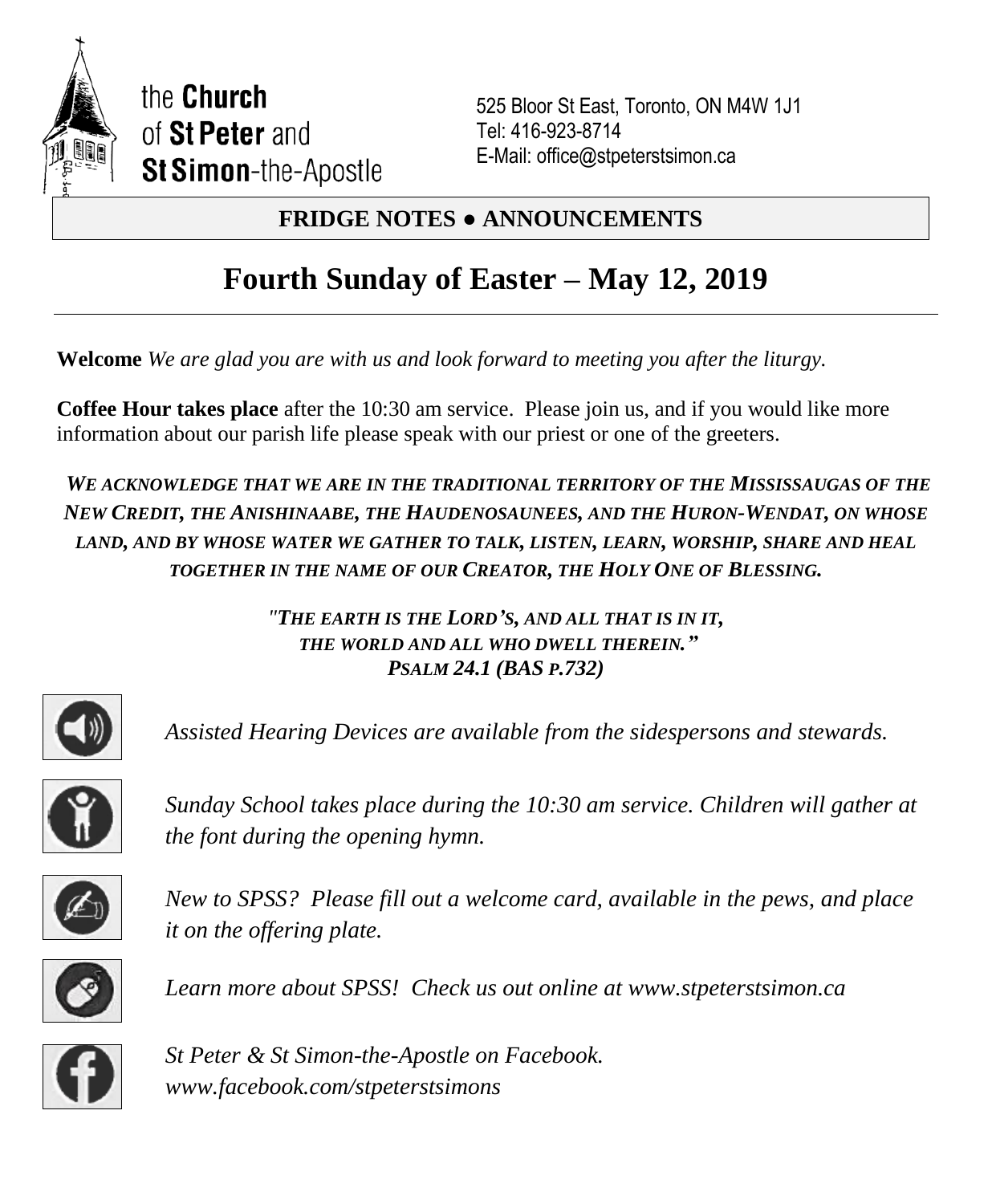*The flowers are given to the honour and glory of Almighty God and in loving memory of her husband Derrick from Joyce Brighty.*

# **A WORD FROM THE RECTOR**

Today we are delighted to welcome our Assistant Curate, the Reverend Michael Perry to SPSS. With his ordination as a transitional deacon last Sunday, the Trinity College convocation on Tuesday, and preaching both Wednesday last week and today, Michael is hitting the ground running! Next Sunday we will celebrate this new ministry in a more formal way during the liturgy. In the meantime, today, please join us for cake after the service in the parish hall, as we welcome Michael to our parish and celebrate Mother's Day.

> *We thank you O God of love for the gift of our mothers and to your mercy and care we commit all who are dear to us. Guard their lives; guide their steps; give them peace; and unite us all in your faith and fear, for the sake of Jesus Christ our Lord. Amen.*

Geoffrey+

# **PRAYERS**

**In our prayers this week, we remember**:

**Anglican Communion**: the Anglican Church of Korea.

**Diocese**: Bishop Andrew Asbil, Area Bishop - Kevin Robertson and the Anglican Church Women.



**Outreach and Advocacy**: St. George Memorial, Oshawa; St. George, Pickering Village; and St. George-on-the-Hill.

**Our Parish**: Marina Caytap, Glenna Charles, Simon Chester & Anna Tharyan, Greta Chevannes-Richardson.

**Home-bound**: Byron Armstrong/Gail Birnie/Nancy Byers/Cintra Cassidy/Ann Duff/Charlotte Graham/Lorraine Griffith/Norma Kenny/Cynthia Olivierre/Denise Orieux/George Petricko/Lucy Simons/Lois Totton/Lila Vamosi/Pam Young.

**Pastoral Care** is available for the home-bound parishioners, those in hospital and for other spiritual needs. Please contact the office if you or someone you know would like a visit from one of our Lay Pastoral Visitors, the Rev. Michael Perry or Fr. Geoffrey Sangwine.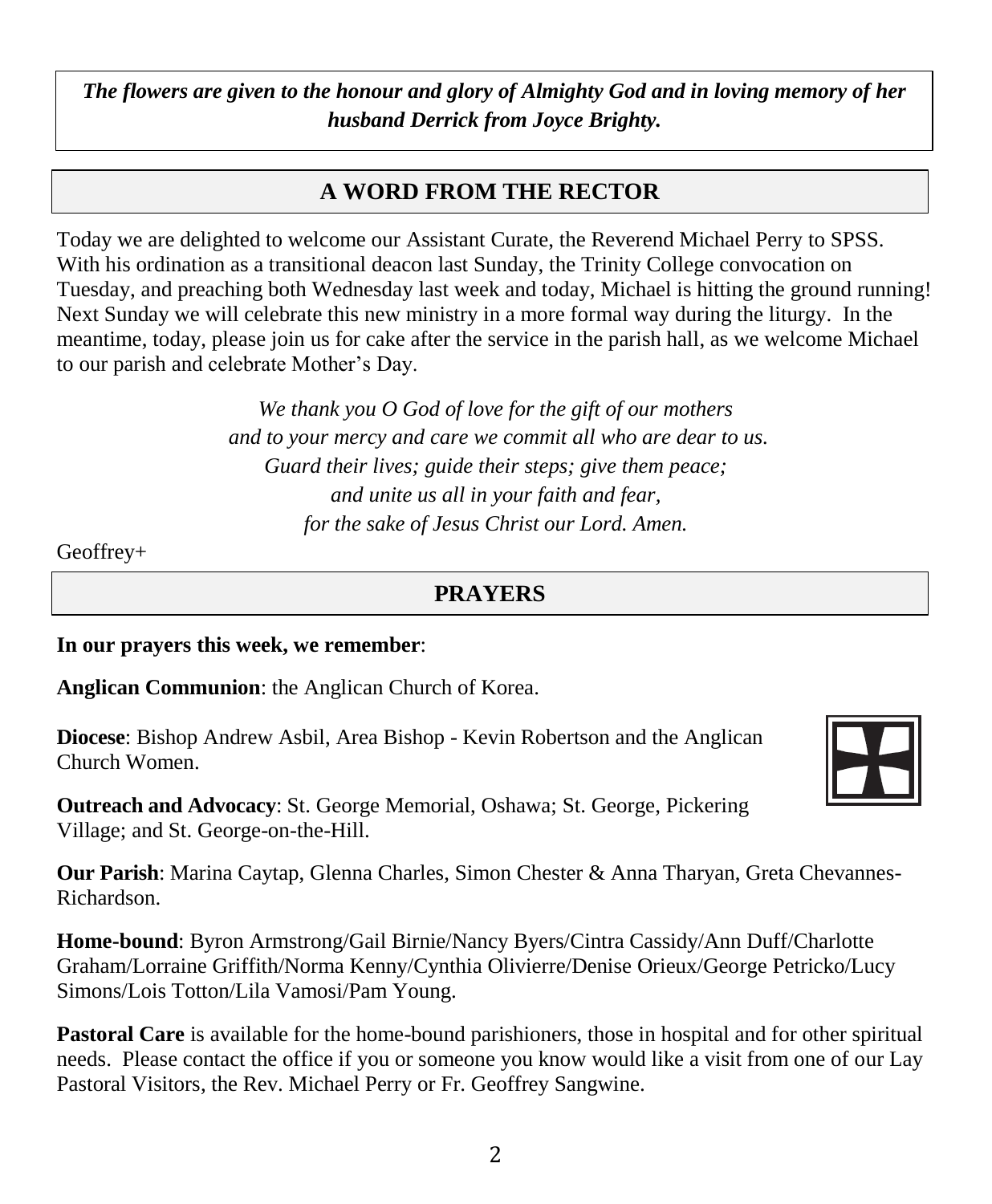

**Michael** grew up in Toronto, in the Yonge & Lawrence area. He attended Little Trinity Anglican, in the Distillery District where he made some lifelong friendships and a lifelong commitment to Liverpool Football Club.

He went to Mount Alison University in New Brunswick to study Business, but switched to International Relations during the first week and neglected to tell his parents till he got home for Christmas.

Students of International Relations need to

be bilingual and so upon completing his degree in 2007, he moved to the Champagne region of France to get in a little extra practice. He stayed two years in the medieval city of Troyes, working as an English Language Assistant with high school students. While living in Troyes he discovered the community of Taizé, which welcomes tens of thousands of young people who experience a week following the rhythms of monastic life.

Michael's time in Taizé stretched from autumn of 2009 until the summer of 2011 but he was also sent by the community to prepare two international Taizé meetings in Norway (1,000 attendees) and the Netherlands (30,000 attendees). In Taizé, he discovered a sense of vocation in working towards reconciliation within the Church and the wider human family and grew into a contemplative prayer practice.

He and his wife, Yvonne, met in Teachers' College in Ottawa and were married the summer of 2013. After having worked in the Halton region as French teachers, they embarked on a self-supported one year bicycle adventure that brought them to Europe, South East Asia, Australia, and New Zealand. After many kilometres and much reflection both he and his wife decided to take new directions and subsequently applied to a Masters of Divinity and a Masters of Urban planning respectively.

Michael studied theology at Trinity College, Toronto and made many friends, read many books, and wrote many papers. He graduated on May 7th, much the relief to his long-neglected wife, who also acted as his editor. He was ordained a transitional deacon in the Diocese of Toronto on May 5th and is delighted to be the assistant curate at St. Peter and St. Simon-the-Apostle, especially as he lives in the parish boundaries.

His previous ministry placements were the Lay Pastoral Assistant for Children and Youth at the Church of St. Mary Magdalene, the Summer Outreach Chaplain at the Parish of Georgina, Sibbald Point Provincial Park, St. Nicholas Birch Cliff (Warden & Kingston Road), and St. Jude's Wexford (Lawrence & Victoria Park).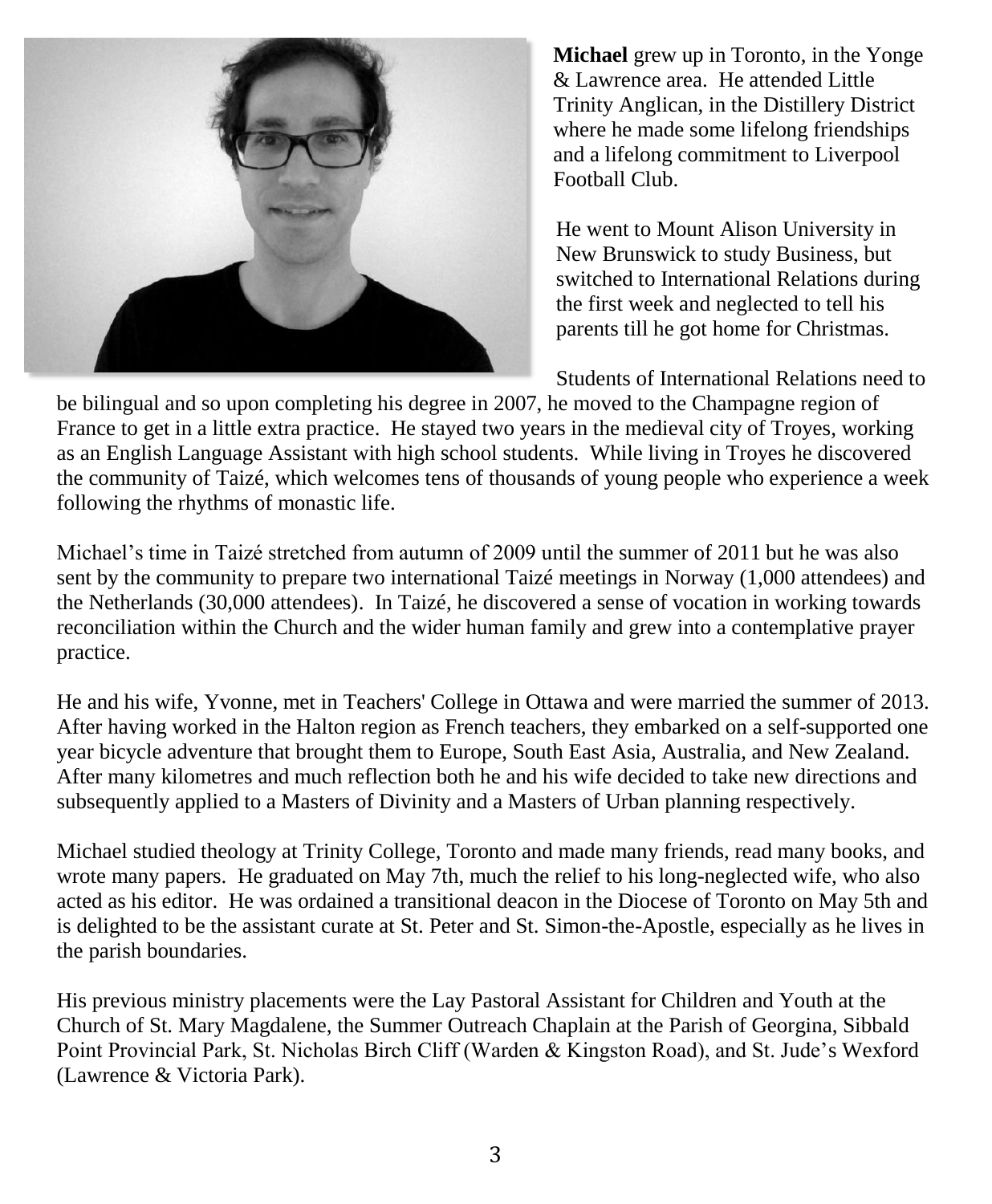# **PARISH NEWS**

**The Ordination of Deacons – St. James Cathedral** If you would like to view the Service Bulletin from the Ordination of Deacons on May  $5<sup>th</sup>$  or listen to Bishop Andrew Asbil's homily, please use the following link<https://stjamescathedral.ca/worship/homily-audio/> Copies of the Service Bulletin have also been posted on the bulletin board.

**The Anglican Journal - Reminder** To continue to receive the Anglican Journal, please confirm your subscription or your subscription will end with the June 2019 issue. To confirm your subscription, please call 1-866-333-0959 or email: yes@national.anglican.ca. Please provide your name, address, phone number and ID# from label (if available).

**We appreciate your givings** and remind you that in order to receive a tax receipt your envelope number or name & address should accompany all donations. Also, please do not leave your valuables unattended.

**Pre-authorized giving** (PAG) forms are available at the back of the church and in the pews. We encourage you to support the church through PAG. Thank you for your support.

**Dancercize** Join us Wednesdays in the Parish Hall at 12:30 pm for an hour of dancing. Free, everyone welcome. For information, please speak to Carol Peck or email [ctpeck35hotmailcom@](mailto:ctpeck35@hotmail.com)yahoo.ca, or call the church office.

**Altar Flowers** If you are interested in dedicating flowers for the altar, there are Sundays available on May 19, June 9, 23, and 30. Please speak with Barbara Towe.

**Newsletters & Mail** Please help us to cut down on the cost of mailing by providing the office with your e-mail address. Thank-you.

**Envelope Numbers** Please assist our counting team by always recording your envelope number on all contributions. Thank-you.

# **LOOKING AHEAD**

**Concert in support of the 2019 UK Tour – Wednesday, May 29th at 7:30 pm** James Renwick with counter-tenor Richard Cunningham will perform works by Giuliani, Walton, Dowland, Beckwith and Rutter. Suggested Admission \$20 Adults/\$15 Students/Seniors.

**Senior's Easter Eucharist & Luncheon - Wednesday, June 12th at 11:00 am** We are in need of drivers to assist our senior and homebound parishioners with transportation that day. Please call the church office if you are able to help 416-923-8714.

**Annual Bible BBQ: "Holy Fire – Holy Faith" – Tuesday, June 4 th, 11th , 18th** Please mark your calendar for the annual Bible Study: 6 pm BBQ / 7 pm Study Session (Theme: Fire in the Bible). Specific locations are to be announced.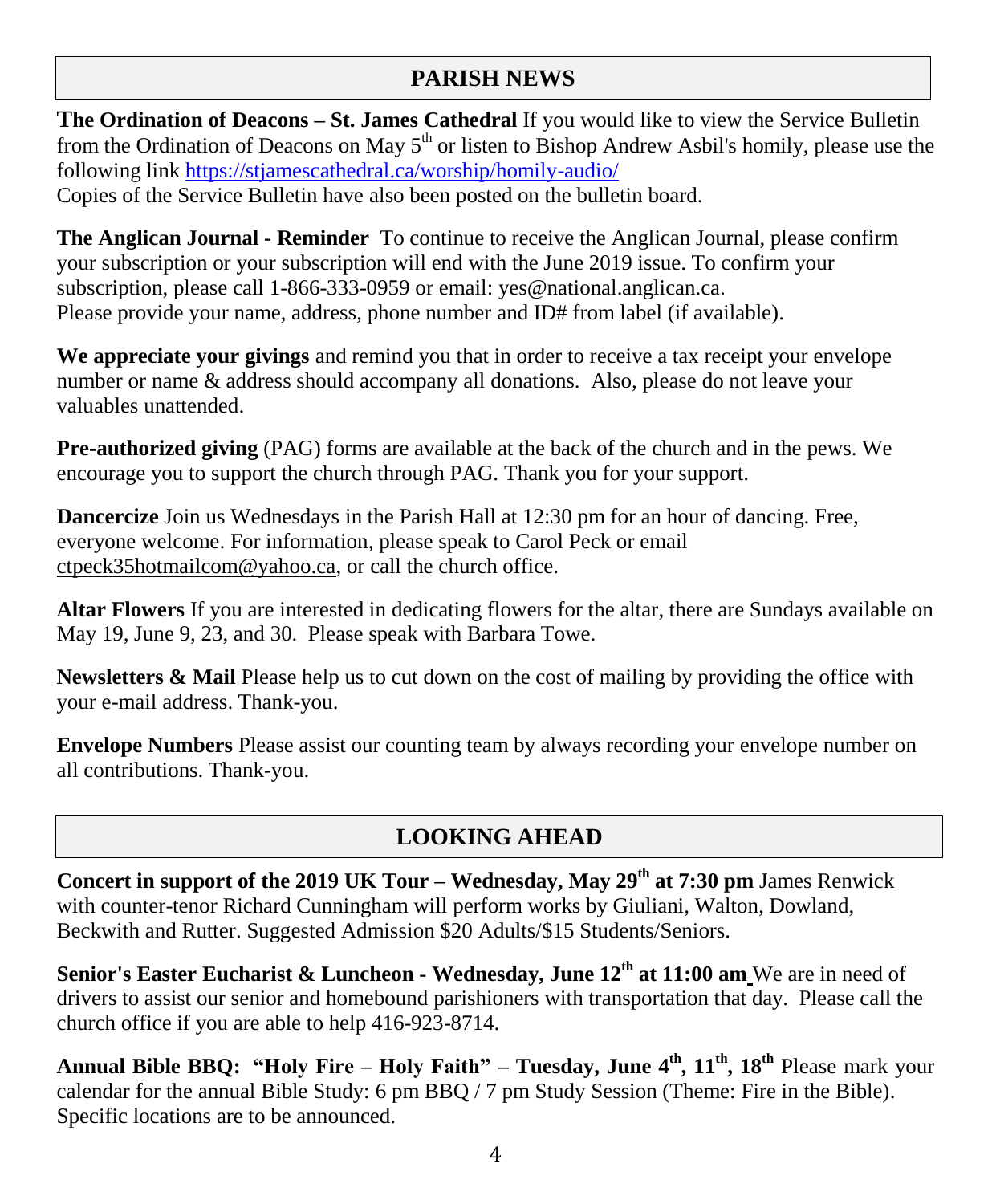# **PARISH MINISTRIES 2019**

### **Clergy**

### **Wardens**

# **Parish Life & Discipleship**

| Honorary Assistant Organists |
|------------------------------|
|                              |
|                              |
|                              |
| Hospitality/Coffee Hour      |
|                              |
|                              |
|                              |
|                              |
|                              |
|                              |
|                              |
|                              |
|                              |
|                              |
|                              |
|                              |
|                              |
|                              |
| Wednesday Morning Group      |

The Reverend Geoffrey Sangwine The Reverend Michael Perry The Reverend Jennifer Matthews

Ted Robinson **Mary Martin** Laurie Sanderson, Vanessa Scott Mary Anderson, Paul Mitchell

Fran Brown Marie Samuels-Isaac Robin Davis Maurice White, Johan van t' Hof Ian Corlett, Rev. Geoff Sangwine Sileen Phillips Paul Mitchell, Joy Quan Lee (assisting) Fran Brown Marie Samuels-Isaac Laurie Sanderson Fen Nanton Audrey Hughes, Diane Marshall The Reverend Jennifer Matthews Carol Peck Peggy Needham Brooke Sales Lee Colin Bird, Spence Higgins Daphne Harris **Ted Robinson** Fen Nanton Vincent Wrong Moveta Nanton Sheila Thomas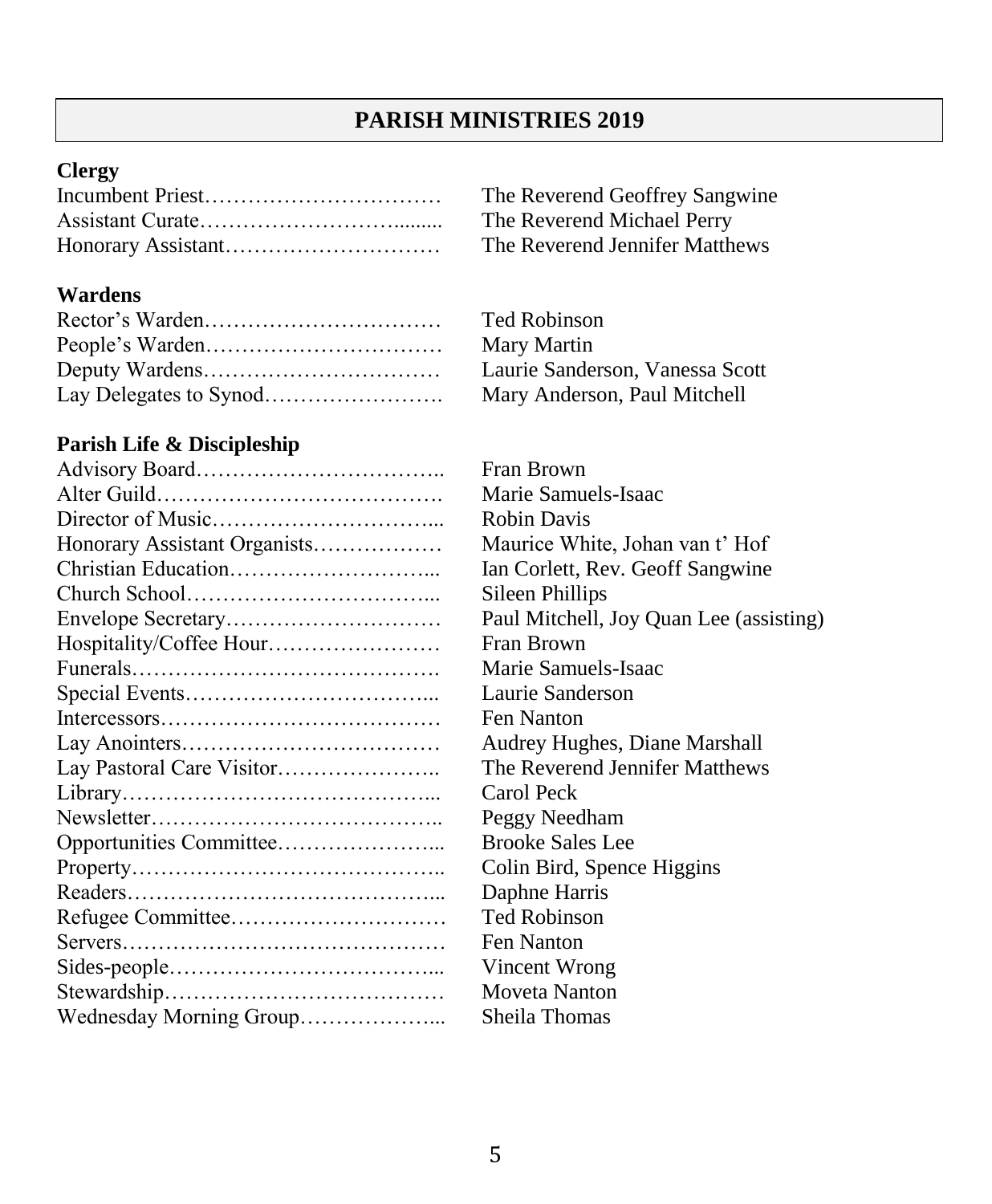### **JOIN US FOR WORSHIP**

**Sunday 8:30 am** – Holy Eucharist **Sunday 10:30 am** – Choral Service **1st Sunday** – Choral Eucharist (Traditional) **2 nd Sunday** – Choral Matins **3 rd Sunday** – Choral Eucharist (Traditional) **4 th Sunday** – Choral Eucharist (Contemporary) **Sunday Evensong** – As Announced **Wednesdays 11:00 am –** Holy Eucharist with Anointing **Last Tuesday of the Month** – Candlelight Evening Prayer

### **THIS WEEK AT ST. PETER & ST. SIMON**

#### **Monday May 13th**

- 8:30 am Gerrard Resource Center/Daycare (Garden Room F)
- 2:45 pm Homework Club (Class Room)
- 4:00 pm Yoga (Sitting Room)

## **Tuesday May 14th**

- 8:30 am Gerrard Resource Center/Daycare (Garden Room F)
- 2:45 pm Homework Club (Class Room)
- 4:30 pm ROTM Violin (Chapel)
- 7:00 pm Alt Vox (Parish Hall)

### **Wednesday, May 15th**

- 8:30 am Gerrard Resource Center/Daycare (Garden Room F)
- 10:00 am Taylor Sutherland Piano (Studio)
- 11:00 am Holy Eucharist with Anointing (Chapel)
- 1:00 pm Clergy Meeting (Incumbent's Office)
- 2:00 pm Staff Meeting (Incumbent's Office)
- 2:45 pm Homework Club (Class Room)
- 7:00 pm Tai Chi (Macklem Hall)

# **Thursday, May 16th**

- 8:30 am Gerrard Resource Center/Daycare (Garden Room F)
- 9:30 am Taylor Sutherland Piano (Studio)
- 2:45 pm Homework Club (Class Room)
- 3:00 pm ROTM Photo Shoot (Nave)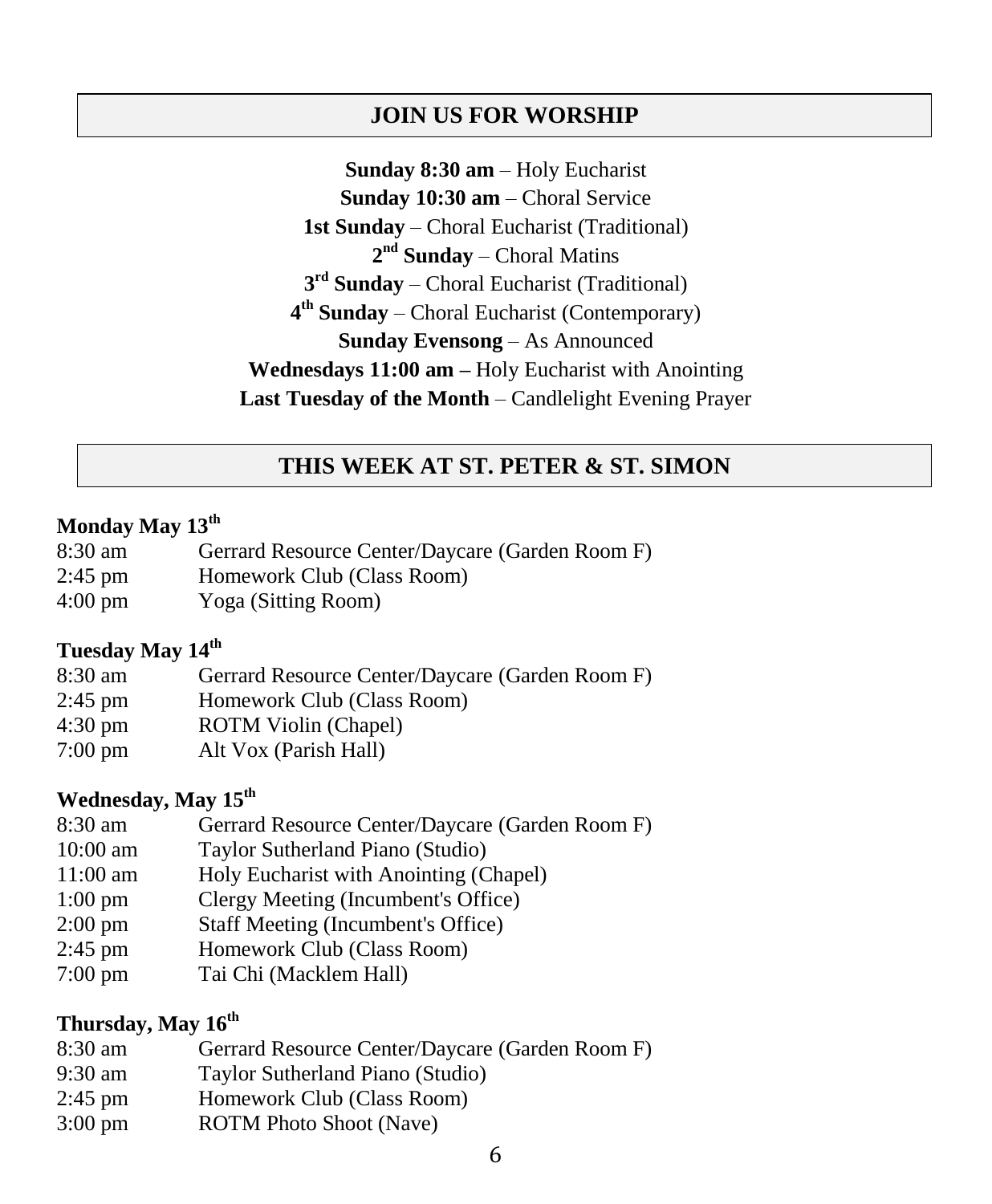- 3:00 pm ROTM Guitar (Chapel)
- 4:00 pm ROTM (Macklem Hall)
- 7:00 pm SPSS Choir Rehearsal (Choir Room)

# **Friday, May 17th**

8:30 am Gerrard Resource Center/Daycare (Garden Room F) 2:30 pm Taylor Sutherland Piano (Studio) 2:45 pm Homework Club (Class Room)

# **Saturday, May 18 th**

- 10:00 am ROTM Violin (Chapel)
- 10:00 am Jazz Project Rehearsals (Macklem Hall)
- 10:30 am Food Addicts (Garden Room F)
- 4:00 pm Bezza Prayer Group (Sitting Room)

# **Sunday, May 19 th – Fifth Sunday of Easter**

8:30 am Holy Eucharist *BCP* 10:30 am Choral Eucharist (Traditional)

*Readings: Acts 11:1-18; Psalm 148; Revelation 21:1-6; John 13:31-35*